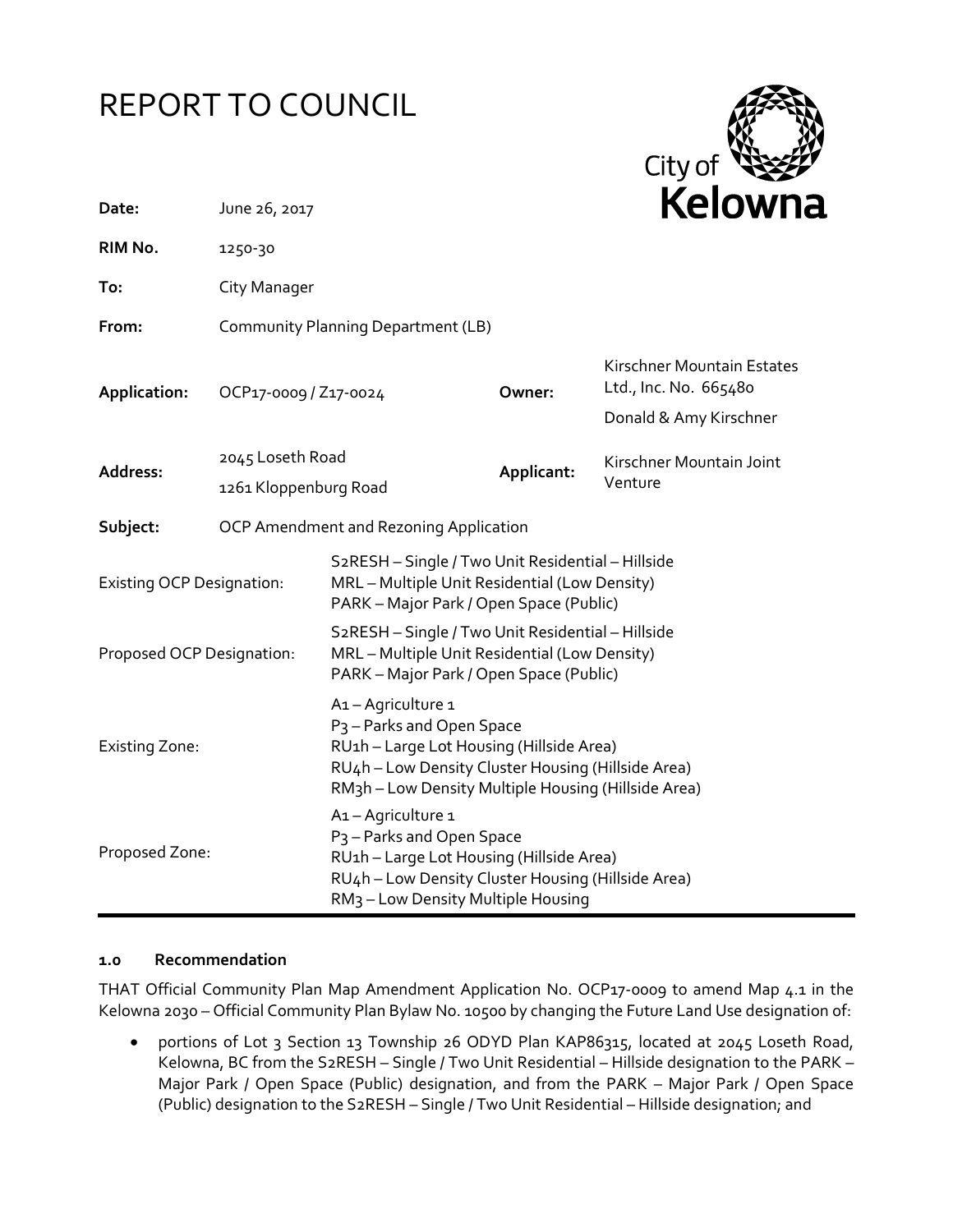• portions of Lot 2 Section 13 Township 26 ODYD Plan KAP86315, located at 1261 Kloppenburg Road, Kelowna, BC from the MRL – Multiple Unit Residential (Low Density) designation to the PARK – Major Park / Open Space (Public) designation

as shown on Map "A" attached to the Report from the Community Planning Department dated June 19, 2017 be considered by Council;

AND THAT the Official Community Plan Map Amending Bylaw be forwarded to a Public Hearing for further consideration;

AND THAT Council considers the Public Hearing process to be appropriate consultation for the purpose of Section 475 of the *Local Government Act*, as outlined in the Report from the Community Planning Department dated June 26, 2017;

AND THAT Rezoning Application No. Z17-0024 to amend the City of Kelowna Zoning Bylaw No. 8000 by changing the zoning classification of:

- portions of Lot 3 Section 13 Township 26 ODYD Plan KAP86315, located at 2045 Loseth Road, Kelowna, BC from the RU4h – Low Density Cluster Housing (Hillside Area) zone to the P3 – Parks and Open Space zone, and from the  $P_3$  – Parks and Open Space zone to the RU1h – Large Lot Housing (Hillside Area) zone; and
- portions of Lot 2 Section 13 Township 26 ODYD Plan KAP86315, located at 1261 Kloppenburg Road, Kelowna, BC from the RM3h – Low Density Multiple Housing (Hillside Area) zone to the RM3 – Low Density Multiple Housing zone, and from the A1 – Agriculture 1 zone to the P3 – Parks and Open Space zone

as shown on Map "B" attached to the Report from the Community Planning Department dated June 26, 2017, be considered by Council;

AND THAT the Rezoning Bylaw be forwarded to a Public Hearing for further consideration;

AND FURTHER THAT final adoption of the Rezoning Bylaw be considered subsequent to approval from the Ministry of Transportation and Infrastructure.

# **2.0 Purpose**

To amend the Official Community Plan to change the Future Land Use designation and to rezone portions of the subject property to facilitate the creation of residential development parcels and park dedication.

# **3.0 Community Planning**

Staff support the proposed OCP amendments and rezoning, consistent with the proposed subdivision of the subject site at this pre-development stage. The proposal would allow for dedication of a trail corridor, add to an existing park and open space area, facilitate a lot line adjustment, and support future development on the site.

An informal trail with an access easement granting access between properties currently runs through the centre of the site and connects to a pedestrian walkway at the end of Kloppenburg Court. A trail through the site was identified in the Kirschner Mountain Area Structure Plan (ASP) and subsequently in the City's Linear Park Master Plan, and this proposal would see the trail dedicated to the City. This supports the intent of these plans as well as policy objectives for pedestrian connectivity through a development area.

In the east portion of the site, the applicant proposes to change approximately 500  $m<sup>2</sup>$  of park and open space to residential to be added the existing single dwelling housing lot at 2001 Kloppenburg Court. No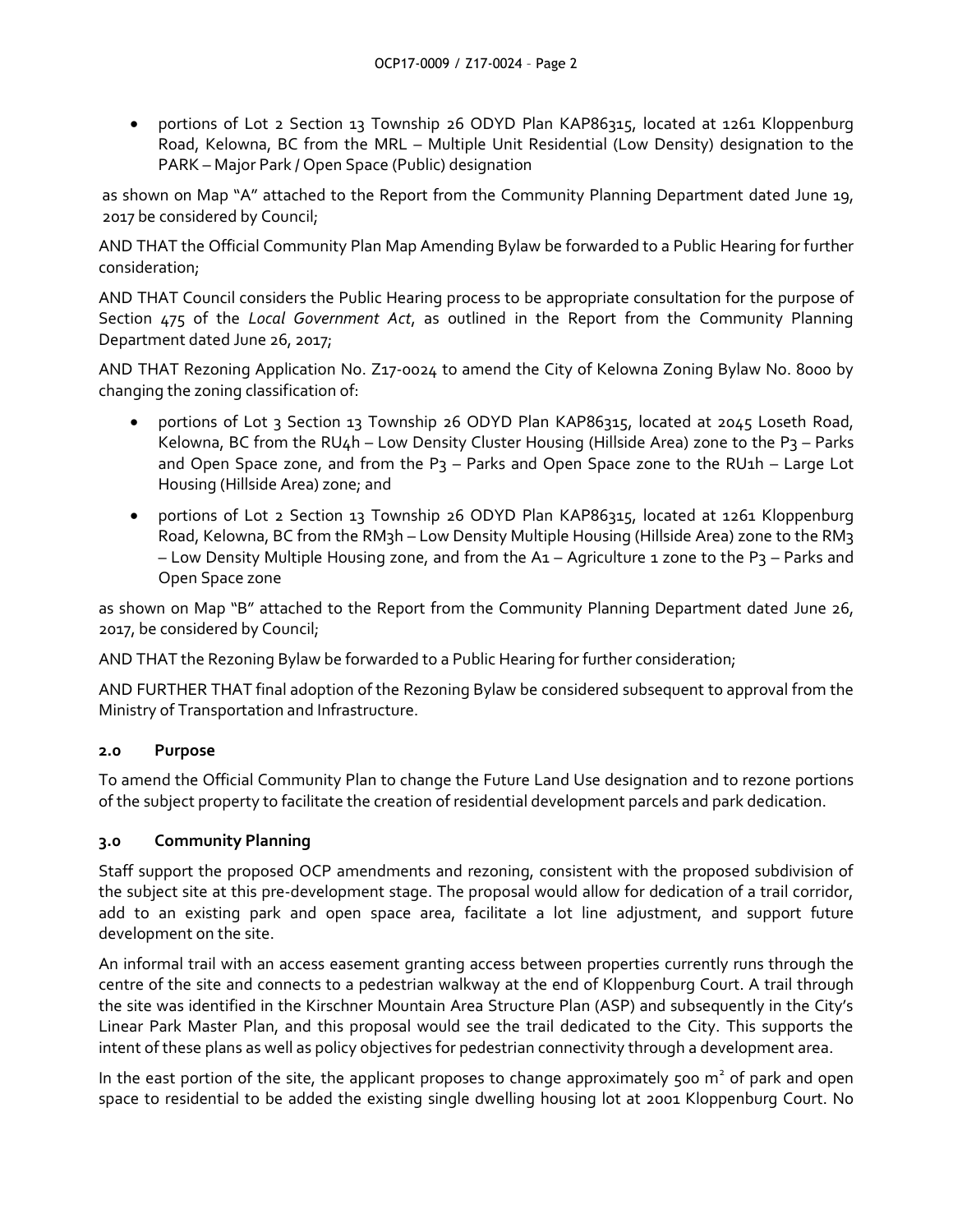further development is proposed for this area and Parks Planning staff did not have concerns with this change since it is a small piece of land between a BMID booster pump station and the pedestrian trail. The applicant proposes expanding the park and open space corridor north of the existing trail.

The RM3h – Low Density Multiple Housing (Hillside Area) zone was contemplated prior to the City adopting new hillside development guidelines and developing new residential hillside zones. Hillside development must now comply with the requirements of the Hillside Development Permit Guidelines, and the RM3h zone was since removed from the Zoning Bylaw. Furthermore, the majority of the area zoned RM3h has slopes of less than 20%. As such, staff directed the applicant to rezone from the RM3h zone to the RM3 zone. Future development would be subject to the regulations of the RM3 zone, and an Urban Design Development Permit would be required to review the proposed project against the applicable Comprehensive and Hillside Development Permit Guidelines. Development Permits for multiple family residential development would be brought forward for Council's consideration.

As part of the subdivision application, the City sent notices of the proposal to 17 nearby properties in April 2016. In this instance, staff considered this appropriate notification for the purposes of Council Policy No. 367 and did not require further notification for the OCP amendment and rezoning application.

Staff have reviewed this application and it may move forward without affecting either the City's Financial Plan or Waste Management Plan.

# **4.0 Proposal**

# 4.1 Background

The subject site forms the northwest part of the Kirschner Mountain ASP area, endorsed by Council in 2002. The ASP expects a total of approximately 700 residential units across the entire ASP area, and identifies the subject site for single / two unit residential, multiple unit residential – low density, and major park / open space, with pedestrian links through the site.

Following preparation of the ASP, the applicant refined the development plan based on more detailed site investigations and correspondence with City staff regarding trail connections. OCP Amendment and Rezoning Bylaws adopted in 2006 and 2010 reconfigured the location of land uses on the site to better reflect the site topography, improve trail connections, and create more integrated development while maintaining the general vision of the ASP. The site is currently designated and zoned for single unit housing, single and two unit cluster housing, low density multiple unit housing, and park and open space.

# 4.2 Project Description

In 2016, the applicant submitted a subdivision application to create large development parcels that are better aligned with the existing residential zoning, and to dedicate a trail corridor through the centre of the site. A Preliminary Layout Review letter was issued on June 28, 2016 outlining the conditions of subdivision approval, one of which is OCP amendments and rezoning to reflect the proposed subdivision, particularly as it relates to the trail corridor.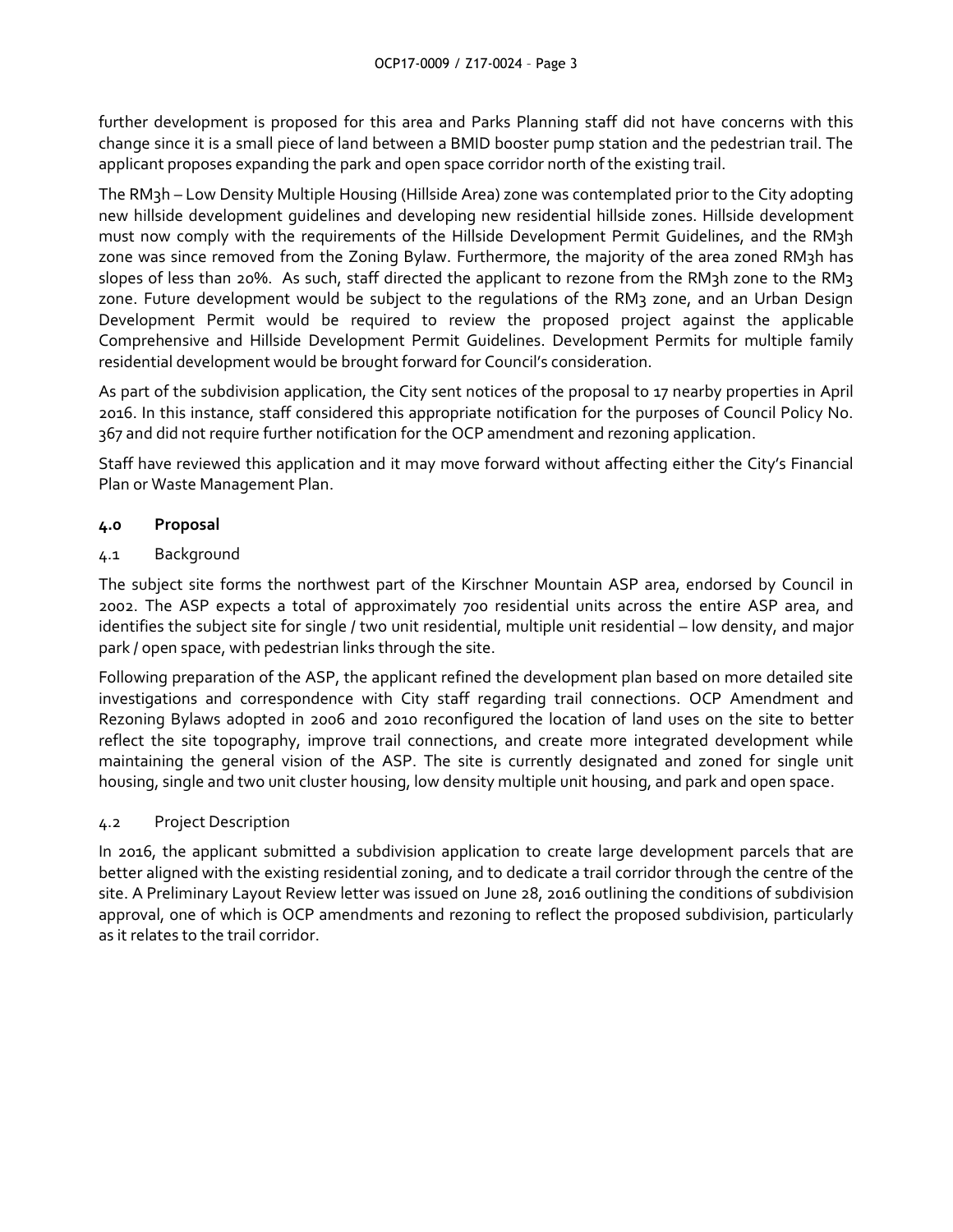The proposed OCP amendments and rezoning include extending the park and open space areas in the west and northeast portions of the site for the trail corridor, changing a small portion in the east to residential use to combine with an existing lot, and removing the hillside subzone from the low density multiple unit residential portion of the site. These changes align with the proposed subdivision plan shown to the right. The outcome of



the OCP amendments, rezoning and subdivision would be three development parcels (two of which would be zoned RU4h, and one of which would have a combination of A1, P3, RU1h and RM3 zoning for future development), one park parcel, and a lot line adjustment for an existing single family residential lot off Kloppenburg Court.

#### 4.3 Site Context

The subject properties are located between Kloppenburg Road and Loseth Road in the City's Belgo – Black Mountain Sector. The surrounding area is characterized by single family residential neighbourhoods, vacant land / open space, and agricultural land. Future development is expected in the Kirschner Mountain area south of the subject site. Gopher Creek Linear Park is nearby, terminating north of the subject site.

| <b>Orientation</b> | Zoning                                   | <b>Land Use</b>                        |
|--------------------|------------------------------------------|----------------------------------------|
|                    | A1-Agriculture 1                         | Agriculture & farm residential         |
| North              | P <sub>3</sub> - Parks and Open Space    | Public park (Gopher Creek Linear Park) |
|                    | RU1h - Large Lot Housing (Hillside Area) | Single dwelling housing                |
| East               | RU1h - Large Lot Housing (Hillside Area) | Single dwelling housing                |
| South              | RU1h - Large Lot Housing (Hillside Area) | Single dwelling housing                |
| West               | A <sub>1</sub> - Agriculture 1           | Agriculture & farm residential         |

Adjacent land uses are as follows: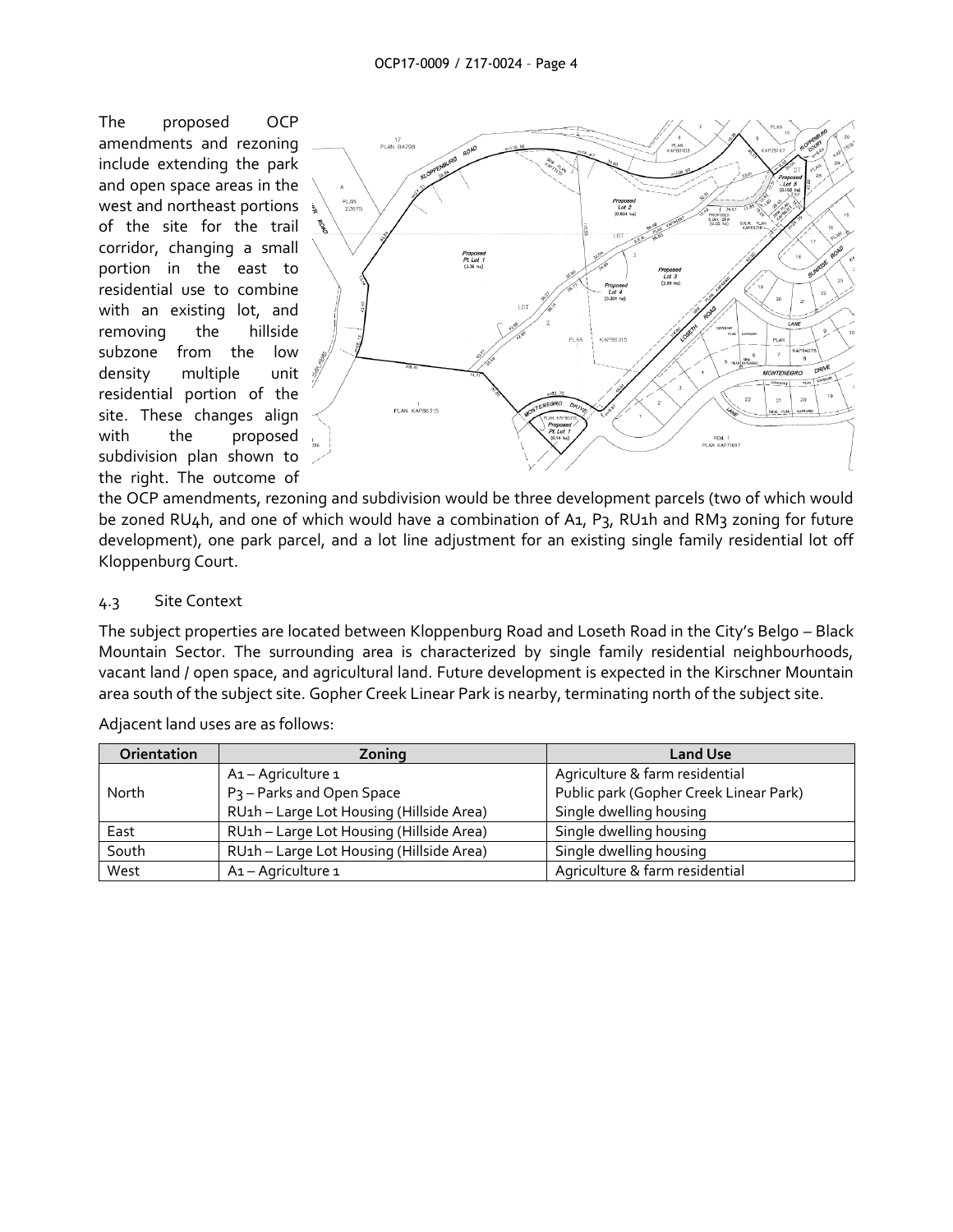

# **Map 1: Subject Properties**

**Map 2: Existing Future Land Use Designations & Zoning**

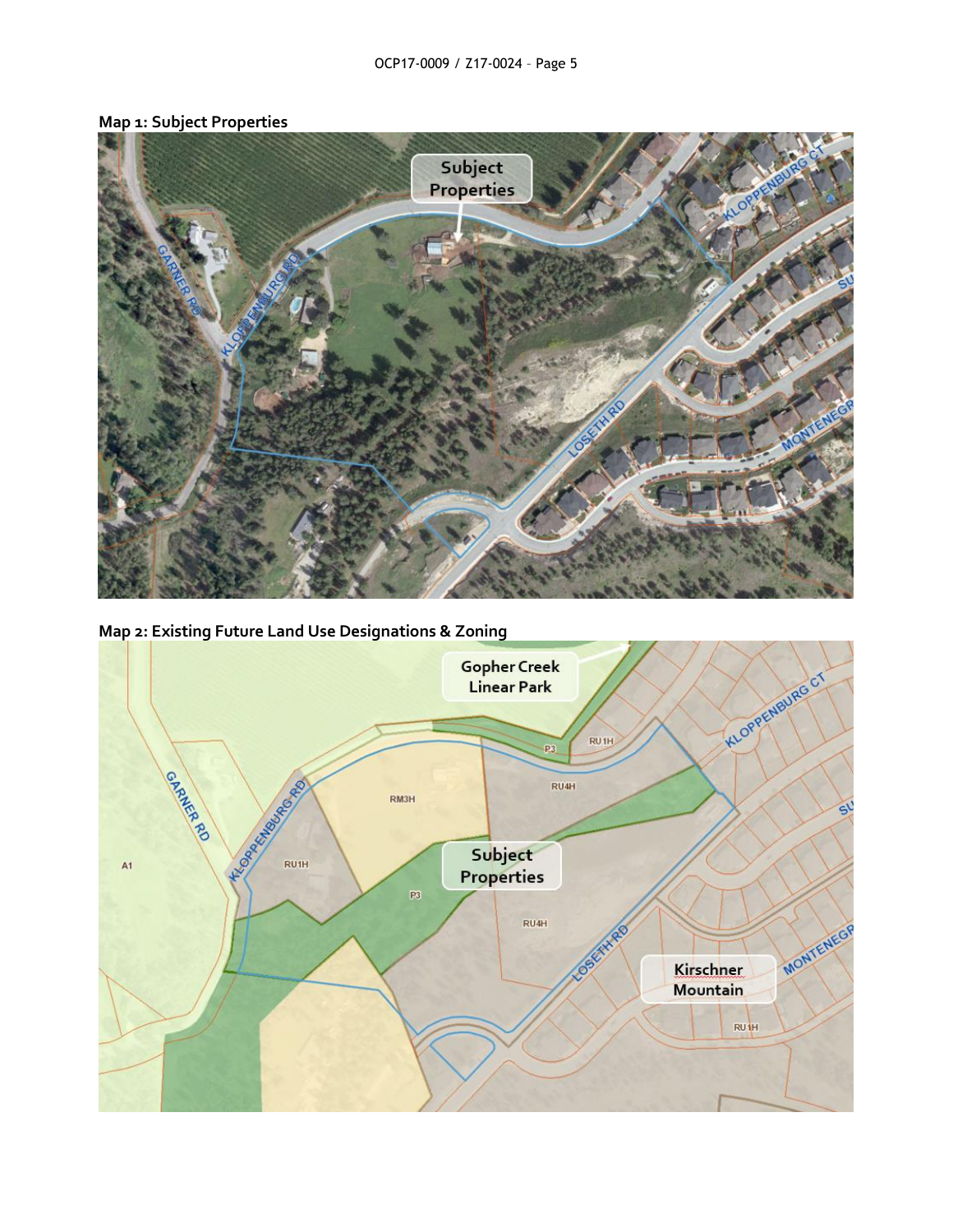#### **5.0 Current Development Policies**

5.1 Kelowna Official Community Plan (OCP)

# **Development Process**

**Policy 5.10.1 Maximize Pedestrian / Cycling Connectivity.** Require that pedestrian and cyclist movement and infrastructure be addressed in the review and approval of all City and private sector developments, including provision of sidewalks and trails and recognition of frequently used connections and informal pedestrian routes. With new developments, require dedication of on-site walking and cycling paths where necessary to provide links to adjacent parks, schools, transit stops, recreation facilities, employment nodes, cul-de-sacs and large activity areas.

**Policy 5.14.2 Dedication of Linear Parks.** At subdivision and rezoning for all development types secure a minimum 10-metre wide linear corridor for public access as included in Table 5.1 Linear Park – Public Access and/or are shown in Map 5.9 – Linear Corridors / Paths. The 10-metre wide corridor may be in addition to, and outside, any riparian management area requirements imposed through the Environmental Development Permit (see Chapter 12) requirements of the OCP. On the private property side of the public access corridor, the City may, as necessary, consider stipulating additional "no disturb" zones. Lot line adjustments or other subdivision applications not resulting in the creation of new lots suitable for the construction of buildings permitted under the applicable zoning will be considered exempt from this policy. Linear trail corridors can have the following tenure which will be determined by staff at the time of subdivision or rezoning:

- Titled property in the name of the City as a park, protected area; or
- Road reserve right-of-way; or
- Statutory right-of-way.
- 5.2 Kirschner Mountain Area Structure Plan (ASP)
	- Active and passive open space, with significant inter-connected pedestrian access, will help create an integrated and cohesive community.
	- Pedestrian links and open space will be emphasized.

# **6.0 Technical Comments**

- 6.1 Development Engineering Department
	- All offsite infrastructure and servicing requirements are addressed in the PLR under S16-0041.
- 6.2 Fire Department
	- No issues with the zoning change.
- 6.3 Ministry of Transportation & Infrastructure
	- Preliminary approval is granted for the rezoning for one year pursuant to Section  $52(3)(a)$  of the *Transportation Act*.
- 6.4 Parks & Buildings Planning
	- Satisfied with the proposed rezoning and OCP amendments.